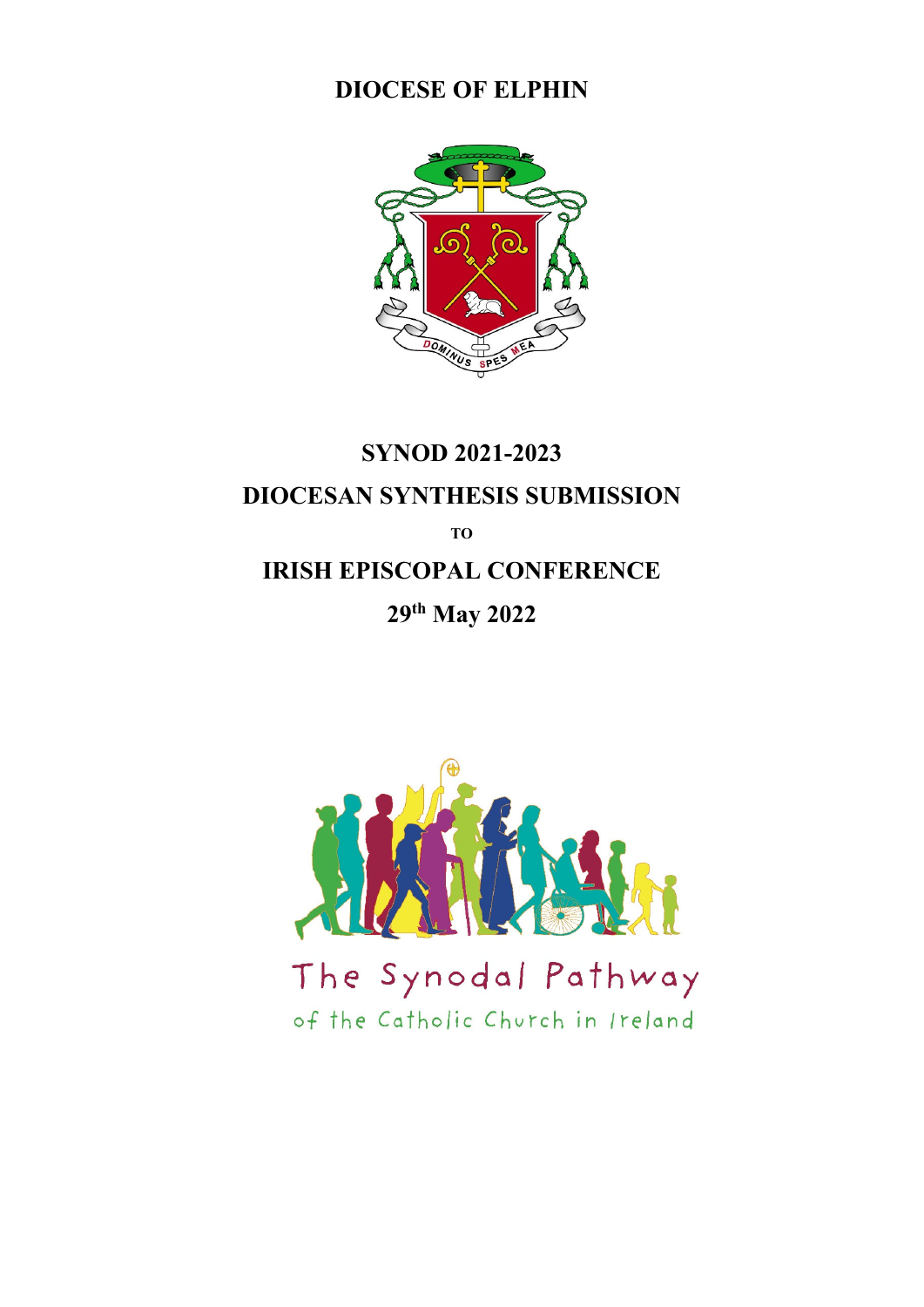#### **Introduction**

- 1. This Diocesan phase of the Universal Synod has been understood as an exercise in listening. It was organised by a working group of the Diocesan Pastoral Council, and it involved a series of specific Focus Groups drawn from: Parish Pastoral Councils; Religious Women; Catechists; Women; Ecumenical Contacts; Travelling Community; Primary Teachers; Post Primary Teachers; Immigrants; LGBT+; Apostolic Groups; Divorced Catholics; Active Age Members; GAA. In addition, some larger gatherings of parishioners and clergy from each of the six deaneries were held, as well as three online surveys for adults, third level students and young people (12-19 years of age). The report which follows represents a synthesis of the comments made by approximately 1,000 people throughout the Diocese of Elphin. Emphasis has been placed on comments which form a thread running through the responses, but without losing sight of comments which reflect a minority view. The report is about what people think, what they have experienced and how they feel. It is not intended to be a statement of policy or a proposal for pastoral or institutional renewal. These, hopefully, will follow at a later stage in the process.
- 2. It was explained to everyone participating that this was a process of prayerful discernment. A specific time of reflection on the Emmaus Gospel was an integral part of all the in-person gatherings. It is not entirely clear what part prayer may have played for those who responded online, but they were encouraged to approach it in a similar fashion.
- 3. Given the level of engagement by women in the day-to-day life of the Church in our Diocese, we were not surprised that the vast majority of those who participated in the face-to-face listening were women.
- 4. The Diocese, out of a concern that survivors of abuse would be appropriately heard, sought the advice of the National Board for Safeguarding Children in the Catholic Church in Ireland. On its recommendation, and out of sensitivity and respect for confidentiality, it was decided that it would be preferable if a listening process with survivors of abuse were to be organised at a national level. This facilitated listening has now taken place and the feedback will be submitted directly to the team who are collating the national synthesis.
- 5. At their own request, the report of the LGBT+ Focus Group is submitted to the national synthesis team as an unedited appendix rather than as part of the Diocesan synthesis. Comments related to LGBT+ which surfaced through the other channels are included in the main synthesis.
- 6. In the course of many of the conversations which took place, participants expressed their appreciation of having been invited to participate in this process. In our two pre-synodal assemblies, some participants commented on the tangible sense of hope which was present around the table at the gatherings in which they participated.
- 7. The Diocese of Elphin is grateful to Pope Francis for the opportunity this Universal Synod presents, and we would like to thank all who participated in the process in our Diocese.

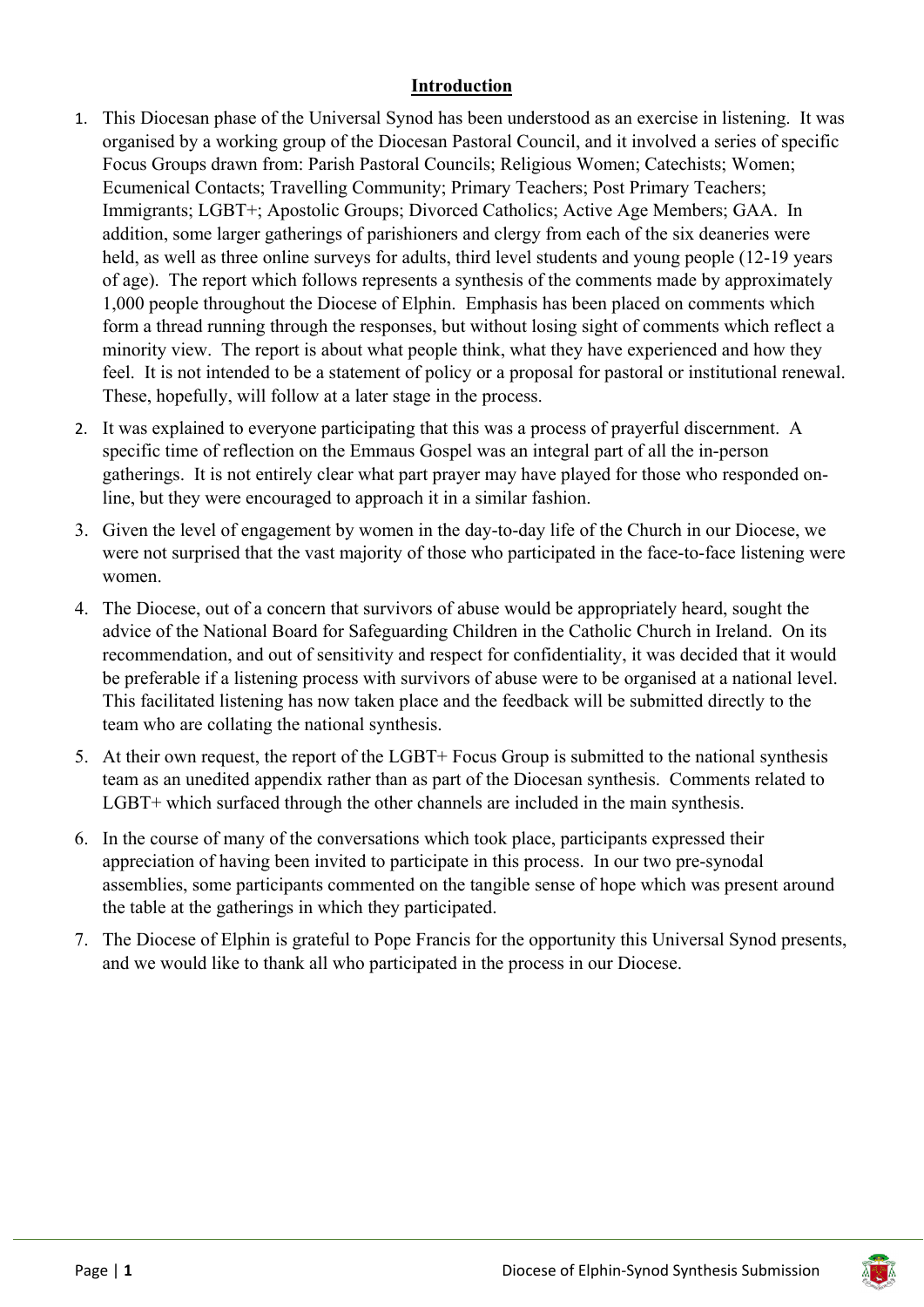## **Main Body**

## **1. Word of God**

**"***If you make my word your home, you will indeed be my disciples. You will learn the truth and truth will make you free.***"** (Jn. 8:31-32). We asked people if they experienced Christian Community as a place of listening to God's word. The following captures the essence of what was shared.

- a. Journeying together is about listening to the Spirit who speaks to us through Scripture and the voices of the people.
- b. There was a felt need to hear, proclaim, and understand the Scriptures better.
- c. The Word of God, though proclaimed, is not really heard, or integrated by people. There is some suggestion that the quality of proclamation is poor.
- d. There is a need for a greater understanding and opportunities for people to go deeper into the Word, especially in the context of the Liturgical Year, making use of the Lectionary as a foundation to this exploration and learning. There is also a need to offer more extensive opportunities for people to engage with it outside the context of the Liturgy.
- e. Dialogue/engagement with the Word of God is perceived as offering a way forward, inclusive of others.
- f. The quality of homilies varies.
- g. Some commented on the Old Testament readings, which sometimes contain language and content that is difficult to understand or apply to contemporary society. There is a felt need that appropriate explanation and interpretation of these texts should be offered within the context of homilies.
- h. The proclamation of the Word of God is seen as one of the key ways to participate in the Liturgy of the Church.

## **2. Women**

**"***When the women returned from the tomb, they told all this to the Eleven and to all the others. The women were Mary of Magdala, Joanna and Mary the Mother of James. The other women who were with them also told the Apostles, but this story of theirs seemed pure nonsense, and they did not believe them.***"** (Luke 24:9-11). We asked people about their experience of Church and what voices they felt were not being heard in Church.

- a. Many identified a conflict between the strong and generous engagement of women in the life of the Church and the way in which the Church seems not to value the contribution of women or listen to their voices.
- b. Women are the heartbeat of the life of the Church on the ground.
- c. Many women have conveyed that they are people of deep and abiding faith, and that they have a huge awareness of the contemporary challenges of faith. A high proportion are experiencing frustration, hurt, and disappointment at the lack of opportunity to contribute their gifts and charisms.
- d. The voice of women is not being heard.
- e. Leadership structures in the Church do not adequately create opportunities for women to play an active role in terms of decision making and leadership. *"If you can't see it you can't be it." (Women's Focus Group).*
- f. Motherhood, its responsibilities, obligations and demands, often make it difficult for women to take on time consuming roles in the Church.
- g. Diaconate Ordination for Women surfaced in some of the conversations around opportunities for Leadership.

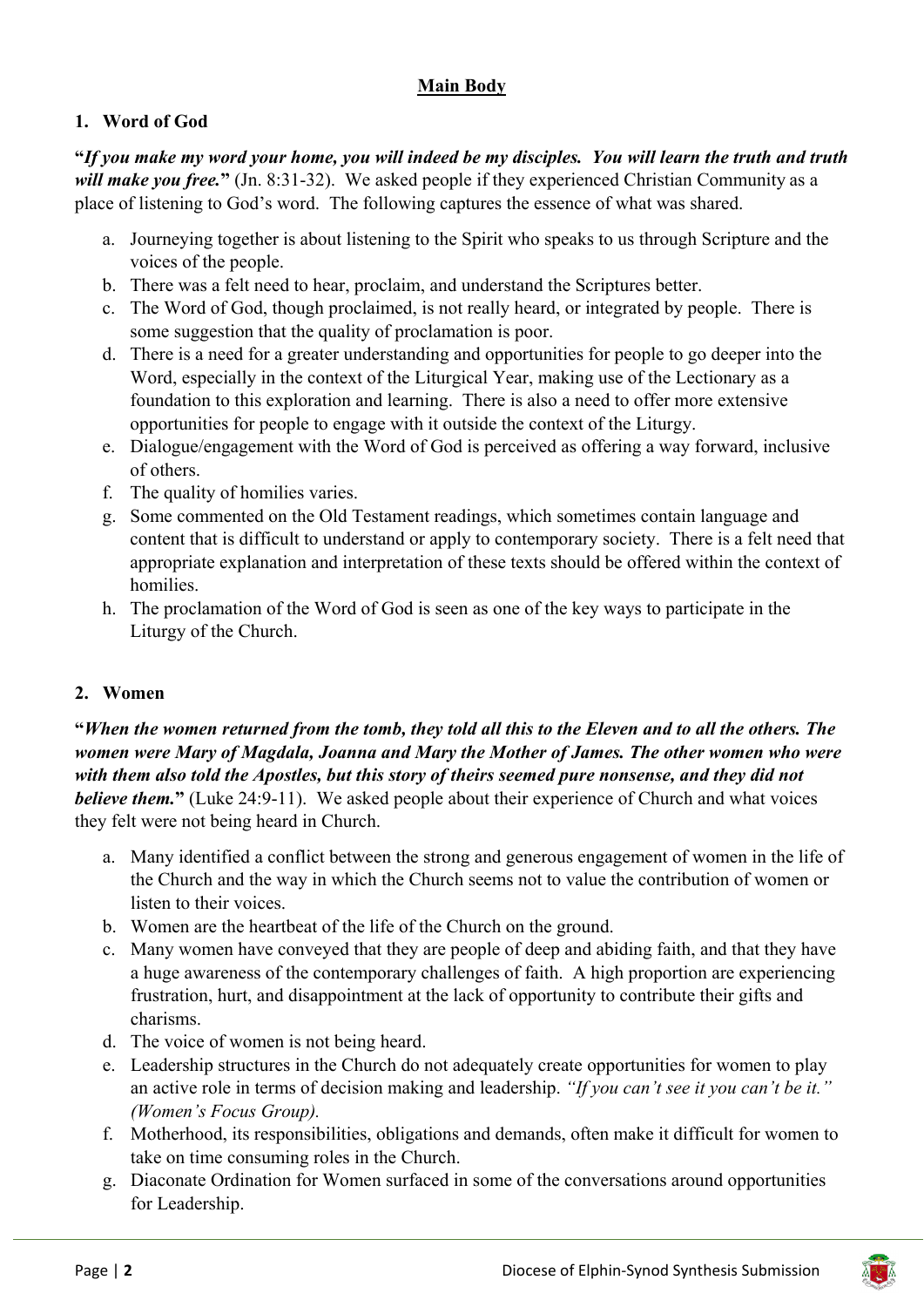#### **3. Spirituality, Liturgy & Prayer**

*"We have never failed to remember you in our prayers and to give thanks for you to God, the Father of Our Lord Jesus Christ, ever since we heard about your faith in Jesus Christ and the love that you show to all the saints, because of the hope that is stored up for you in heaven."(Col. 1:3-4).* We asked people to tell us about their experience of Church/Parish/Faith*.* 

- a. Many people express the fact that they have had a positive sense of Church and parish.
- b. For many the engagement with Church is primarily through liturgy. Many refer to:
	- i. Quality of homilies;
	- ii. Music;
	- iii. Boredom;
	- iv. Length of Liturgy;
	- v. Hospitality;
	- vi. Lack of heat in the church.
- c. People refer to their participation in good liturgy as uplifting and nourishing.
- d. The connection between Liturgy and life needs to be emphasised more, in particular, its power and grace that helps us to live life to the full.
- e. Others who express some ambivalence about the institutional Church refer to:
	- i. Their positive experience of childhood faith;
	- ii. Their personal experience of faith in personal prayer and works of charity.
- f. In terms of liturgy the quality and presence or absence of participation determines the overall experience. Some expressed their frustration and disappointment at the lack of opportunities for participation in the liturgy.
- g. Child and teenage friendly liturgies and spaces are needed.

#### **4. A More Secular World**

*"I am not asking you to remove them from the world but to protect them from the evil one. They do not belong to the world any more than I belong to the world." (Jn 17:14).* We asked people: "What helps or hinders you in speaking honestly and courageously in your parish or in society?"

- a. Coming out of a society which was predominantly Christian, many said they now found themselves very isolated as Christians in an increasingly secular society.
- b. Even in an increasingly secular world many people draw from the reservoir of Christian faith.
- c. It is clear that the vast majority of younger parents no longer regularly attend Mass or Confession, nevertheless, they continue, in large numbers, to initiate their children in the Sacraments of Baptism, First Confession, First Communion and Confirmation.
- d. Some participants communicated that they now find themselves living in very secularised families, work situations and communities hostile to conversation regarding faith expression.
- e. Time, family and work, hinder participation in Church.
- f. Young people and young families are experiencing time poverty and finding it difficult to prioritise faith.
- g. There is little cultural support for a living faith.
- h. Many people don't engage in religious practice and don't agree or are at odds with other significant aspects of Church teaching e.g., abortion, same sex marriage, divorce, ordination of women, married priests.
- i. Some allude to the negative comments and hostility that their own expression of faith can and does unleash in others (family, colleagues, associates through shared leisure pursuits etc).

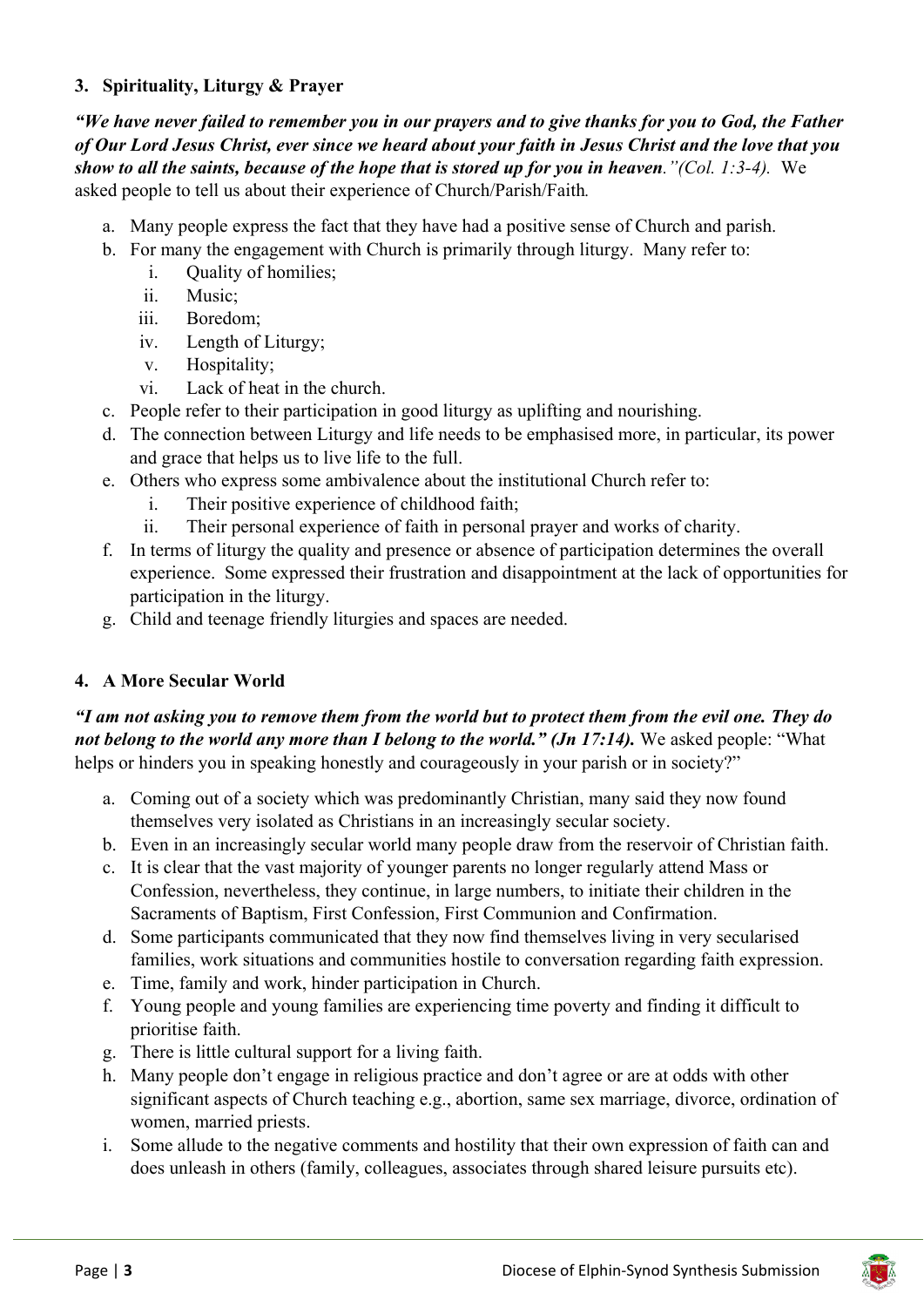- j. A more secular world raises difficulties and challenges for priests and lay people coming from overseas. There is a need to ensure that they are included, supported and invited to share their gifts and talents with the local Church.
- k. The faith community needs to continue to recognise and identify all that is good, beautiful, and true in the secular world and in people. It should adopt the approach of building bridges wherever and whenever it is possible.

#### **5. Young People**

**"***Do not let people disregard you because you are young, but be an example to all the believers in the way you speak and behave, and in your love, your faith and your purity.***" (I Tim. 4:12).** We asked people about their experience of Church and what voices they felt were not being heard in Church. Many young people feel that there is no opportunity for them to be involved in the Church and that older members of the Church community may not take their faith or their questions seriously. *"The older community can frown upon you having an opinion on the Church and this kind of stops me from speaking in the Church or my parish." (Young Adult).* 

- a. The largest group to engage in the listening process were youth and young adults.
- b. Seventy percent of young people who participated in the listening process said that they don't think that they have a role to play in the life of the Church or their parish community.
- c. They acknowledged that the Church/Local Parish does some things very well including:
	- i. gathering people together and building community;
		- ii. celebrating nice Masses;
	- iii. funerals and consoling the bereaved;
	- iv. preaching about the love of God;
	- v. helping people in need;
	- vi. welcoming and kind priests.
- d. They said that the Church could do better at:
	- i. listening to and involving them and recognising their talents;
	- ii. including/accepting people, among whom LGBT+ receive special mention;
	- iii. listening to and respecting women;
	- iv. making Mass more lively, interactive, and engaging;
	- v. organising events specifically for them.
- e. Many young people see the Church as being outdated/intolerant.
- f. Teenagers and young adults have expressed the absence of their peers as one of the main hindrances to their participation in Church.
- g. Busy lifestyle is seen by many as an obstacle to their participation in Church activities.

#### **6. Transmission of the Faith**

**"***And these words that I command you today shall be on your heart. You shall teach them diligently to your children, and shall talk of them when you sit in your house, and when you walk by the way, and when you lie down, and when you rise***." (Deut. 6: 6-7).** We asked people to what extent they experienced Church/Parish/Faith as nourishing and life-giving for themselves and for their family.

- a. There was a consistent expression of concern at the failure of the present generation of Catholics to transmit the faith to the next generation.
- b. Faith is seen by many as a gift that they received from their family.
- c. When we speak about "handing on the faith" it is important that believers are clear as to the purpose and value it holds. *"The kingdom of heaven is like treasure hidden in a field. When a*

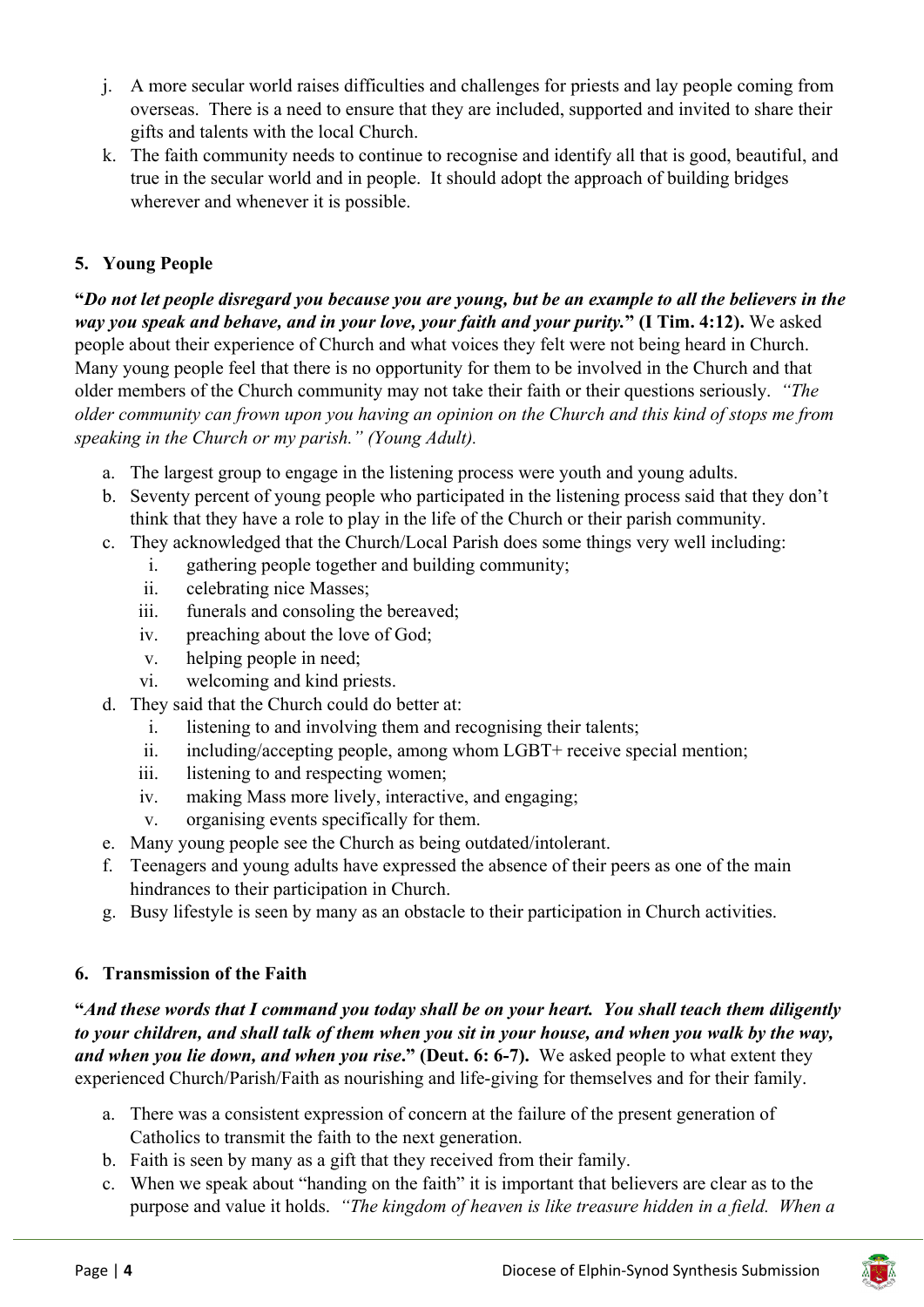*man found it, he hid it again, and then in his joy went and sold all he had and bought the field." (Mt 13:44-46).*

- d. Parents and grandparents expressed a deep sadness that their children and grandchildren don't share the same levels of belief or belonging that they hoped for them.
- e. Priests and Teachers have expressed the challenge of being agents of catechesis and formation when there is little home support.
- f. There is a sense that communication between home, school and parish needs work, in order to better support the transmission of faith.
- g. Recently commissioned lay people who have received formation in catechetical ministry expressed their joy of sharing faith with others.
- h. We need to be better at communicating the Good News by utilising social media platforms, etc.

## **7. Hurt and Rejection**

*"My brothers, do not try to combine faith in Jesus Christ, our glorified Lord, with the making of distinctions between classes of people… The right thing to do is to keep the supreme law of Scripture: 'you must love your neighbour as yourself', but as soon as you make distinctions between classes of people, you are committing sin, and under condemnation for breaking the law***." (James 2: 1 & 9).** 

- a. Many participants expressed feelings of hurt and rejection by the Church. They speak of a "rules dominated" Church where its reputation is more important than its people.
- b. The misrepresentation of the Church by Irish media remains a source of hurt.
- c. Being rejected from within the Church for being perceived as being "too Catholic".

We thought it preferable to allow peoples' own words speak to the reality of hurt and rejection.

Some quotes:

- "*Reporting in the media is generally negative, when so much good is going on in the Church at parish level.*" *(PPC Member);*
- *"Life is complicated, and ideals are difficult to live up to, the Church needs to meet people where they are." (Divorce Focus Group);*
- *"Truthfully the institutional Church does not listen to anybody." (Young Person);*
- *"The voice of loyal faithful Catholics is not being heard in the Church." (Online Survey Participant);*
- *"I have not been given forgiveness, there is a second chance for all sinners except people who have failed marriages." (Divorce Focus Group);*
- *"I feel, as do my family, indirect discrimination is facilitated by the Church, by not doing anything to promote inclusion." (member of Travelling community);*
- *"The fact that my sister is gay, and we cannot attend." (Young Person);*
- *"We can be a voice crying in the wind, a voice that people do not want to hear." (a member of the Clergy);*
- *"If I were to make a suggestion, it would not want to be 'too Catholic'." (Deanery Gathering Participant).*

#### **8. Inclusion**

*"So in Christ Jesus you are all children of God through faith, for all of you who were baptised into Christ have clothed yourselves with Christ." (Gal 3: 26-27).* On being asked about their personal experience of Church/Parish/Faith, many people, including women, people who are divorced and

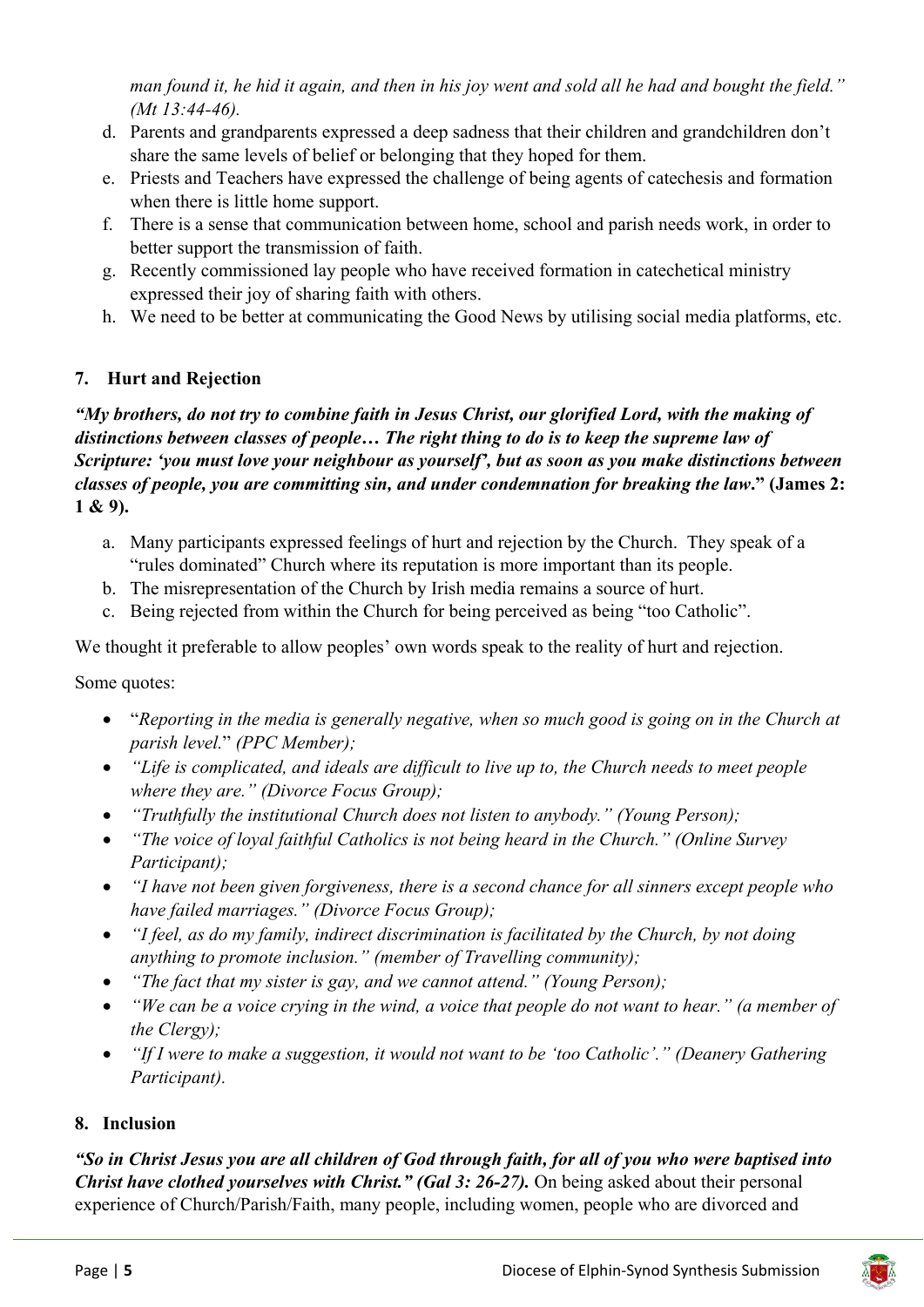remarried, young people and people who identify as LGBT+, expressed a deep sense of hurt at what they perceived as their exclusion**.** 

- a. Many express their appreciation for being part of caring faith communities within the Church, which are not necessarily identified with the parish. Others find their spiritual nourishment through their involvement in non-ecclesial groups of various kinds.
- b. For some, due to not fitting into a certain profile of life and relationship, their experience of Church is very negative. They often feel judged and excluded even though they are people of strong personal faith.
- c. Many people articulated their dissatisfaction with the way the Church engages and includes people from the LGBT+ community:
	- *"I went on to have an experience that was loving, yet the Catholic Church made me feel ashamed of it. I was lucky to meet my partner and we've been together for thirty years now."(LGBT+ Focus Group);*
	- *"I'm gay and live in a long-term celibate companionship relationship with another man and while I feel accepted at the local parish to a small degree, it feels more like being tolerated than being really accepted. I don't want the church to change its teaching on homosexuality, but I would like it to be more open and able to discuss such issues in a respectful way and to try to ensure all people including people like me feel welcome in the parish."(Online Survey).*
- d. There is a perception of unfairness and inconsistency in how the Church includes people in sacramental life and communities of faith.
- e. Certain groups, such as divorced and remarried people, express the stark reality of their experience of rejection.
- f. The faith community needs to be more inclusive of people with disabilities, ensuring that spaces, language, and accessibility in all its forms, are better and conducive to full participation.

#### **9. Absence of Forums for people to speak and be heard**

*"In a true spirit of dialogue, we grow in our ability to grasp the significance of what others say and do, even if we cannot accept it as our own conviction. In this way, it becomes possible to be frank and open about our beliefs, while continuing to discuss, to seek points of contact, and above all, to work and struggle together." (Pope Francis; Fratelli Tutti # 203).* We asked people if they experienced Christian Community as a place where people felt heard and what they experienced as helping or hindering them in speaking honestly and courageously in the parish or in society.

- a. Participants in most of the in-person gatherings expressed their appreciation of having been invited to participate in this process and many of them commented that this was the first time that anyone had asked their views on Church or Faith.
- b. Many people, including members of Parish Pastoral Councils and Religious Sisters, expressed the view that there is no forum for being heard in the Church. *"It is not easy to pinpoint a forum where people can have their voice heard." (PPC Member).*
- c. Members of the Travelling Community were unanimous in saying that nobody ever asked them their views about Church before this Focus Group.
- d. While it was acknowledged that there are Parish Pastoral Councils, some commented that they have no idea who is on the Parish Council, so there is no way for them to engage with it. One comment was that the *"parish council acts like some sort of exclusive club and all the people there are very well meaning but are older well to do people, they don't look like me or people in my age group or social group."(Young Adult).*

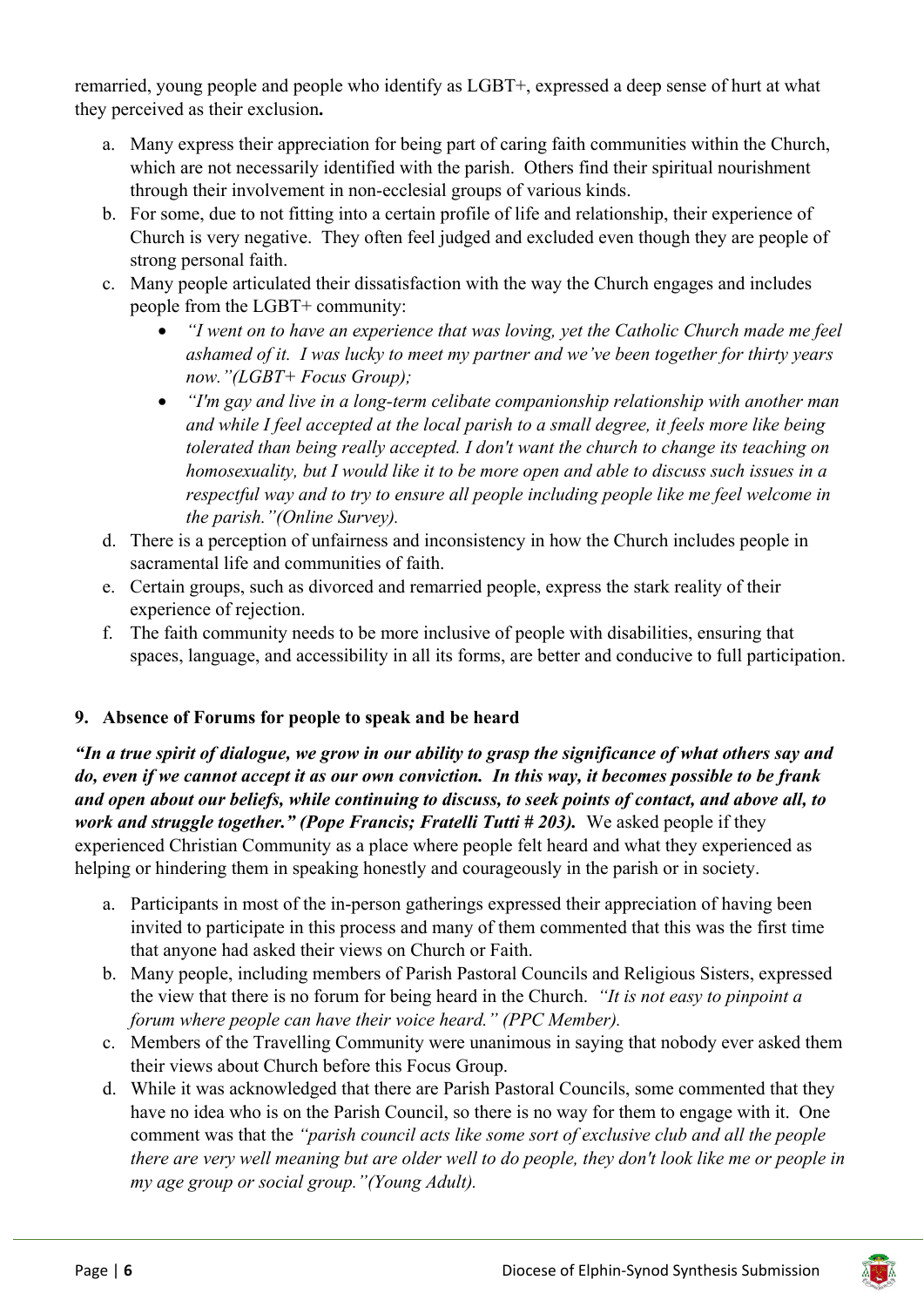- e. Some members of Parish Pastoral Councils, themselves, expressed the view that, while they have a Forum in which they can speak, they often feel that they are not listened to and *"the Parish Pastoral Council is a 'yes shop' for the views of the priest." (PPC Member).*
- f. A small majority of participants in the main on-line survey said that they do not have opportunities either within their local Parish Community or elsewhere.
- *g.* Among third level students the view is expressed that older people think they have more right to have a say, and no one asks young people what they think. *"If I were to be honest about who I am and what my relationship with Christ is like, I would be discouraged and maybe even excluded from future opportunities for participation." (Third Level Student).*
- h. Many young people of school-going age see the religion class as the context in which they can express their opinions about the Catholic Church and religion. Some say very clearly that they do feel listened to in their parishes, but many others say that no opportunity is provided to give feedback or to put their view forward.

#### **10. Priesthood**

*"That is why I am reminding you now to fan into a flame the gift that God gave you when I laid my hands on you. God's gift was not a spirit of timidity, but the Spirit of power, of love and of selfcontrol. So you are never to be ashamed of witnessing to the Lord, or of me for being his prisoner." (2 Tim 1: 6-7).* There was no specific question about priests or their ministry but, alongside the comments of priests themselves, many participants made it clear that their experience of Church was shaped by their experience of a priest or priests.

- a. Priests experience their relationships with the faithful as nourishing for themselves and appreciate the way they are accepted as part of the community.
- b. Some priests expressed frustration at the difficulty they experienced in identifying parishioners who are willing to take leadership roles.
- c. Most priests seem to understand the mission of the Church in terms of preaching the Word of God and helping people enter relationship with God/Jesus.
- d. Balancing pastoral mission on one hand and governance and administration on the other is problematic.
- e. The substantial disengagement of many parents (and as a consequence, their children), is a source of disappointment.
- *f. "Married priests were part of the early Church, so it's not intrinsically impossible to have them. Experience of family life might give an added dimension of understanding to Church leaders." (Pre-Synodal Gathering Participant).*
- g. Experience of the Priest/Priesthood shapes and determines the perception of Church.
	- i. Some people experience priests as kind, compassionate and approachable, particularly in times of difficulty.
	- ii. Others experience some priests as dictators, dismissive and not willing to engage in pastoral initiatives.

#### **11. Mission**

*"Go, therefore, make disciples of all nations; baptise them in the name of the Father and of the Son and of the Holy Spirit, and teach them to observe everything I have commanded you. And look, I am with you always till the end of time." (Mt 28:19-20)***.** We asked people to describe the mission of the Church and whether they see themselves as having a part to play in that mission. How would they see that taking shape and what helps or hinders their participation?

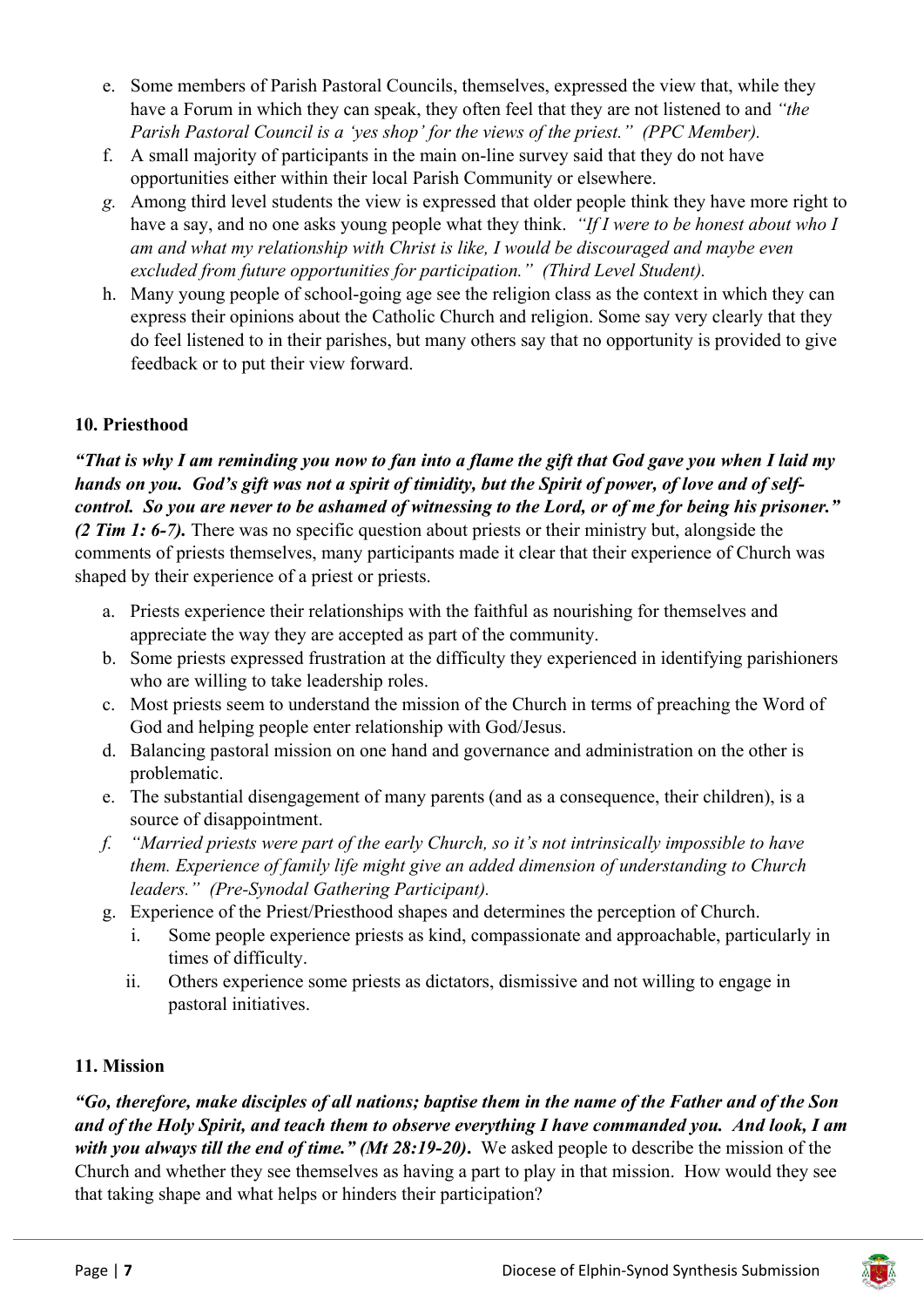- a. *'The church's mission is to carry out and continue the work of Jesus.' (Deanery Gathering Participant*). Descriptions offered by a significant majority of adult participants are consistent with this statement. They also illuminate:
	- i. strong commitment to social justice and charitable outreach;
	- ii. the consolations, as distinct from the challenges, that flow from having a personal relationship with God;
	- iii. recognition of the need for new efforts to encourage youth participation and pastoral outreach to all on the margins of Church;
	- iv. the need for forums/small groups that will support discussion, growth in understanding, courage and confidence regarding the ongoing transmission of the faith in home, work and parish settings.
- b. The remaining significant minority placed a strong emphasis on inclusivity, equality, being nonjudgemental, outreach and the need to recognise peoples' good deeds as expressions of mission. Heartfelt calls for 'the Church' to embrace change and to adapt to societal changes pervades these submissions.
- c. The need to be more missionary is recognised but many (clergy and laity) also communicated their nervousness, fears, sense of inadequacy and anxiety with this challenge.
- d. Clergy are very mindful of their calling to share and break open the Word of God. Many of them allude to the challenge of doing so in very diverse communities, i.e. in terms of church affiliation and faith practice.
- e. It is clear we have entered a new era but remain unclear as to what evangelisation strategies to adopt or how to resource them.
- f. The Church is perceived by some as being self-referential and being preoccupied with selfpreservation. This undermines a sense of mission.

#### **12. Leadership**

#### *"You did not choose me, no I chose you and I commissioned you to go out and to bear fruit, fruit that will last, so that the Father will give you anything that you ask Him in my name." (Jn*  15:16.) In the context of responding to questions about their experience of Church and their

possible participation in mission, many commented on leadership.

- a. There is a perception on the part of many that positions of leadership e.g., PPCs are about helping the priest with his work.
- b. Regarding evangelisation and catechesis *"there is a sense of the majority of the work being left to a select few." (PPC Focus Group).*
- c. Attention is drawn to the absence of a tier of leadership which would facilitate local evangelisation and pastoral initiatives.
- d. Clergy morale is quite subdued.
- e. While women are involved in leadership roles, there is a clear lack of decision-making roles available to them.
- f. Many priests, teachers (primary and secondary), persons trained in catechesis and lay leaders of apostolic groups etc., are mindful of their need for ongoing formation and spiritual nourishment.
- g. Local and national Church structures are not adequate for current mission requirements.
- h. Many expressed a sense of inadequacy to the task of leadership in their own faith communities. There was a perception that this is connected with lack of formation and fear of criticism by others.
- i. There is a lack of clarity and definition regarding leadership roles and responsibilities.
- j. Good initiatives can sometimes be blocked by clergy or lay faithful which leads to frustration, disappointment, and disillusionment. This is impacting on the effectiveness of some PPCs.

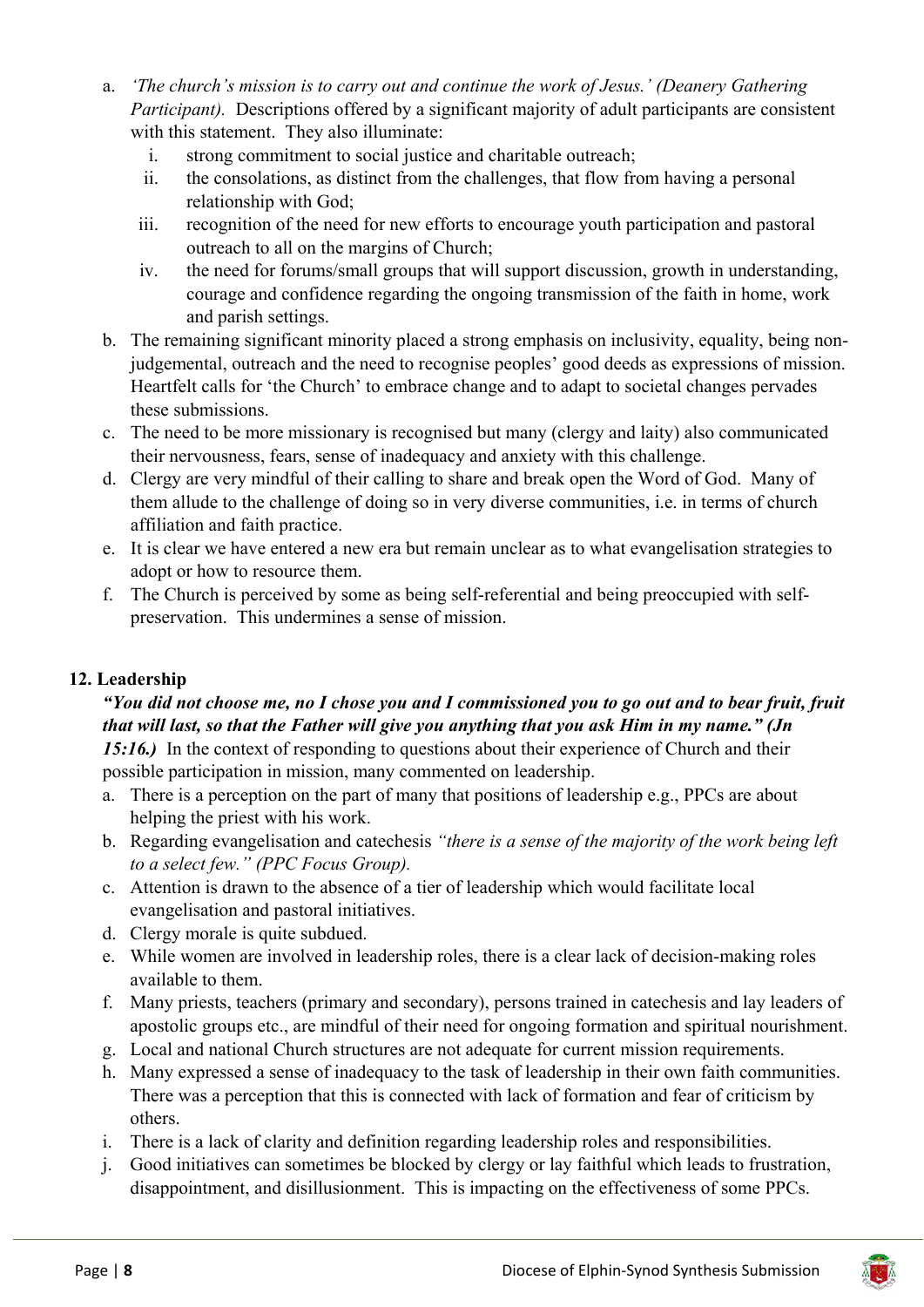#### **Conclusion**

*" For I know the plans I have for you, declares the Lord, plans to prosper you and not to harm you, plans to give you hope and a future." (Jer 29:11).* This listening and consultation phase of the Universal Synod has engaged many people from around the Diocese in a way that is new. For many it was the first time they were involved in such a process, and as a result, the sense of hope, energy, goodwill, and positivity was palpable. It afforded participants, representing wide and varied backgrounds and experiences, the opportunity to be heard without fear of judgement or criticism. It created a space for them to express their dreams, their hopes, their fears, their views, and their experience within a non-threatening, listening environment, that supported honesty and transparency. There is a deep longing that a new way of being Church can emerge and that the seeds of hope, captured, planted, and expressed so eloquently, by so many, would form the foundation for continued dialogue, conversations, and engagement.

In the spirit of Synodality these concluding remarks are not about presenting a set of solutions to questions which arose during the listening process. Rather, they are intended to point in the direction of some of the key areas which we as a Diocese, in communion with whole Catholic Church in Ireland, will need to address.

- 1. The spirit and vision of The Second Vatican Council needs to emerge more richly as a living reality in our Church. In particular:
	- a. the call of the baptised needs to be manifested in mission and witness,
	- b. the Word of God calls out to be read more widely and studied in our homes and parish communities
	- c. some way of animating the active participation of the lay faithful in Liturgy needs to be found, so that they do not experience themselves as passive observers.
- 2. *"Irish people have an innate generosity and warmth which is the true badge of Christianity, but only a small number of us now combine the two facets or see the connection between real active Christianity and Church." (PPC Member).* There is a sense that much of the good that is being done in society and in the world is the fruit of faith and Christian formation but that this is often not recognised or acknowledged by society or by a large section of the Church community. As the synthesis reveals, education and formation at all levels seems not to be making the essential connection between faith and life.
- 3. Ireland has an extraordinary level of sacramental initiation through Baptism, Eucharist, and Confirmation. Serious questions arise about the pastoral effectiveness of these sacraments. For many the sacraments are comforting spiritual moments or cultural rites of passage rather than an encounter with the living God. New avenues need to be explored to facilitate initial proclamation of the Gospel and the reawakening of the call to discipleship. The partnership between home, parish and school needs to be reimagined.
- 4. There is a clear call for renewed encounter with the person of Christ. While there is an appreciation of Christ's presence in the Sacraments there is a clearly articulated need to open up the Scriptures. The Diocese has responded in many ways to this challenge, including forming lay people for catechetical ministry, but it is clear that further initiatives need to be undertaken.
- 5. We have become aware from all that we have heard of the need to evolve a participatory culture that will facilitate ongoing dialogue regarding areas of concern, such as, the role of women, the process of decision making and the handing on of a lived faith.
- 6. Families are the domestic church. In a more secular society Christian families need new supports which will help them to have confidence in professing and living the Gospel and the faith of the Church from one generation to the next.